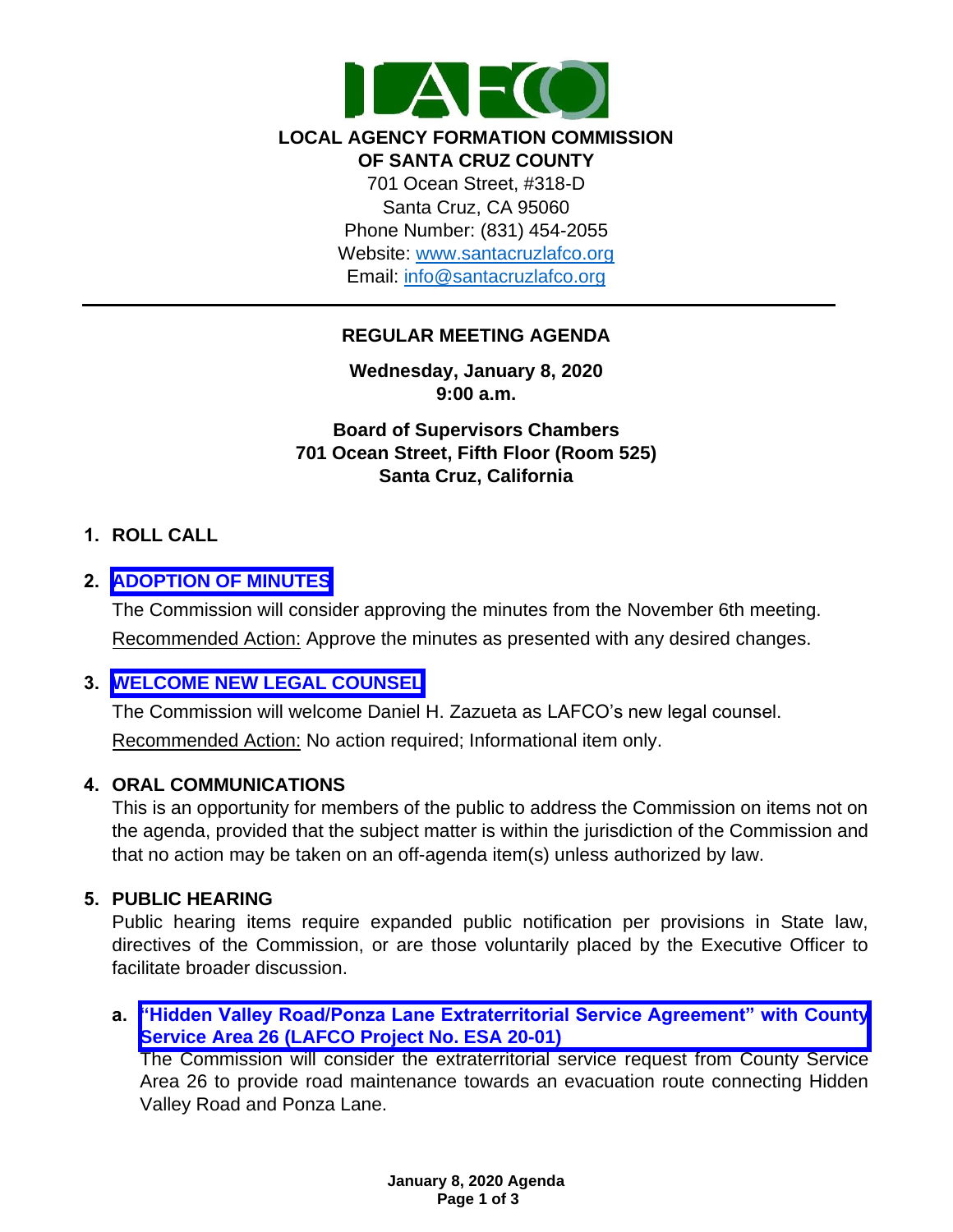Recommended Action: Adopt the draft Resolution (No. 2020-01) approving the extraterritorial service agreement involving CSA 26 to provide road maintenance towards an evacuation route connecting Hidden Valley Road and Ponza Lane.

## **6. OTHER BUSINESS**

Other business items involve administrative, budgetary, legislative, or personnel matters and may or may not be subject to public hearings.

#### **a. [Appoint Chair and Vice-Chair for 2020](https://www.santacruzlafco.org/wp-content/uploads/2020/01/6a.0-Chair-ViceChair-Selection-Staff-Report.pdf)**

The Commission will consider electing its new Chair and Vice-Chair on LAFCO. Recommended Action: Elect Chair and Vice-Chair for the 2020 calendar year.

#### **b. [Extension of Office Lease](https://www.santacruzlafco.org/wp-content/uploads/2020/01/6b.0-Lease-Extension-Staff-Report.pdf)**

The Commission will consider the lease extension for LAFCO's current office space in the County Governmental Center.

Recommended Action: Direct the Executive Officer to coordinate with the County General Services Department and execute the two-year extension option under the current lease.

## **c. [2019 Sanitation Service](https://www.santacruzlafco.org/wp-content/uploads/2020/01/6c.0-Sanitation-Update-Staff-Report.pdf) and Sphere Review – Status Update**

The Commission will receive an update on findings and recommendations considered as part of the October 2019 Comprehensive Sanitation Service and Sphere Review. Recommended Actions:

- 1) Discuss the information provided in the Executive Officer's report;
- 2) Continue discussions between the City of Santa Cruz and CSA 10; and
- 3) Provide direction to staff on further action(s); if any.

## **d. [Focus Agriculture Class of 2020 Application Request](https://www.santacruzlafco.org/wp-content/uploads/2020/01/6d.0-Focus-Agriculture-Staff-Report.pdf)**

The Commission will consider approving a one-time tuition payment for LAFCO staff to participate in the upcoming Focus Agriculture 2020 Session. Recommended Action: Approve the \$1,000 tuition fee.

## **7. WRITTEN CORRESPONDENCE**

LAFCO staff receives written correspondence and other materials on occasion that may or may not be related to a specific agenda item. Any correspondence presented to the Commission will also be made available to the general public. Any written correspondence distributed to the Commission less than 72 hours prior to the meeting will be made available for inspection at the hearing and posted on LAFCO's website.

## **a. [CALAFCO Documents](https://www.santacruzlafco.org/wp-content/uploads/2020/01/7a.0-Written-Correspondence-Staff-Report.pdf)**

The Commission will receive an update on documents shared by CALAFCO. Recommended Action: No action required; Informational item only.